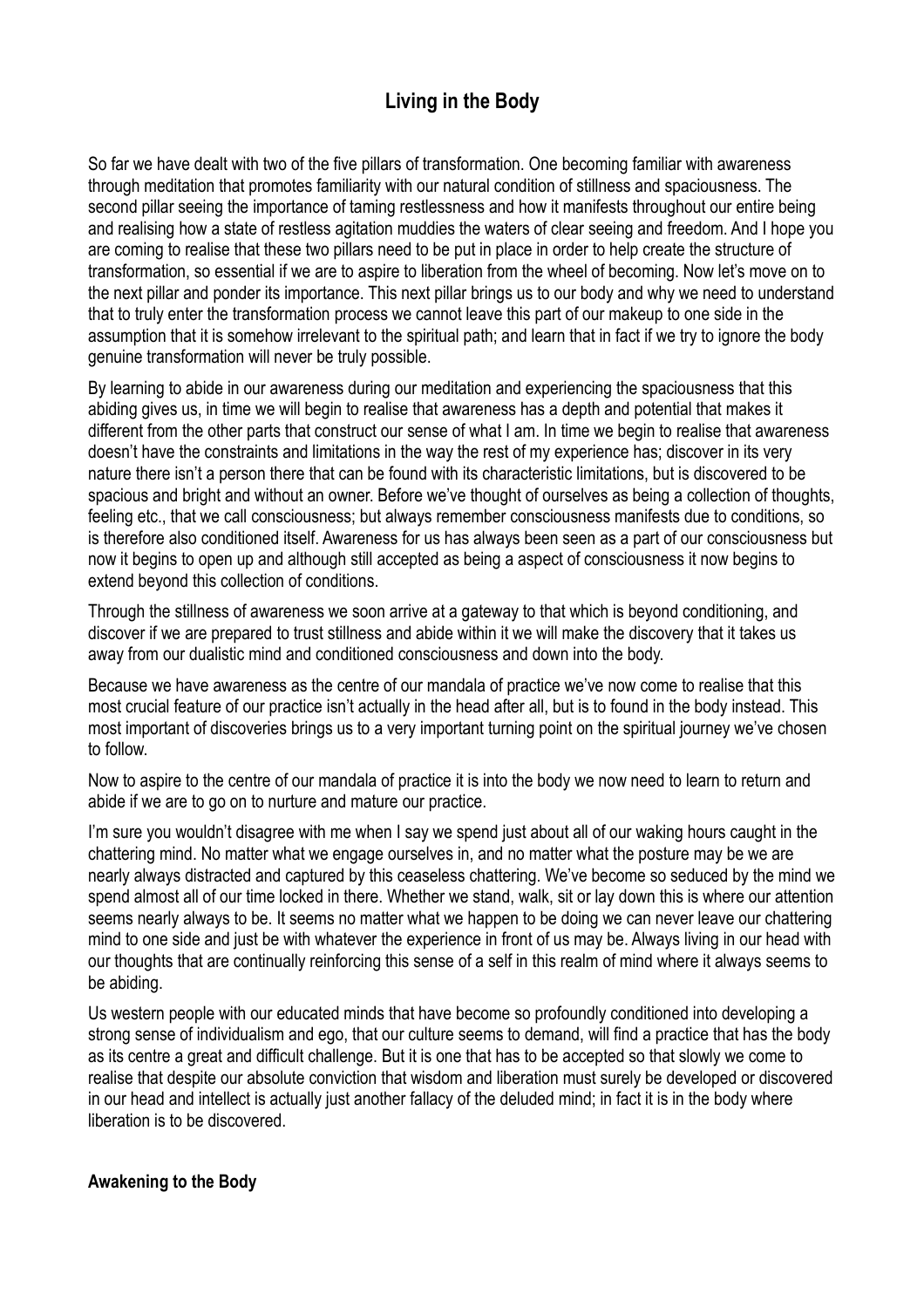We all very much identify ourselves as being someone that lives in the head, and although this body which of course is a part of me, isn't where I actually abide. We do have great attachment for the body but really it is seen as more of a possession; but when we meditate and become still and open we temporarily let go of any attachment to it, and it is at this time whilst abiding in non-dualistic awareness we can discover that is actually where we are.

The real me is not up in this head that seems always to be whirling around in this world that I create that I get then get lost in, but beyond that when we let that world go we actually discover that we are in the form. Our awareness, our sense of aliveness, our sense of being is actually in the form, in the body; and that is such a massive realisation. Because if you follow on from that and are on the path of freedom, of learning to understand and learning to let go, learning to abide, learning to come back into that openness, into that freedom beyond the prison of duality and the sense of self, you will be learning to live in the body.

This clarity of aliveness and lucidity of awareness where we rest in spaciousness is actually taking place in the body. And as our ability to get to know and understand ourselves develops we see with ever growing conviction our path to awakening depends on coming into the body and learning to abide there. To begin to see with ever growing conviction that it is in the body and at the heart of awareness that wisdom of how things are is to be discovered. To take refuge with ever growing conviction in our awareness because it is here beyond the grasping self where seeing takes place; where knowledge and where freedom is to be found and where we really abide as a living being.

By coming into the body and by being in the body means we are coming into the present moment before thinking that creates the dualistic world by way of our conditioning; so we are therefore in a very real sense stepping out of the sense of me and mine, and taking refuge away from the dualistic world. Learning to come into the body and into the present moment is to let go of our conditioning that we've had since we were a child.

#### **Identifying with the Mind**

It is because of our culture that we are taught from a very early age to develop a sense of self and selfinterest. It is our ego that should be strong because it is those that have a strong ego and sense of self that are the ones that usually succeed. To be successful in this world we are taught that we need a strong sense of individuality; and our upbringing, and education is focused around that cultivation.

We are taught that a developed intellect is king, which means we will have to live and function out of our head. Almost everything that we strive for, everything that we want to achieve will primarily be because of the intellect. This nurtures the ever developing sense of self and individuality, so we come to identify ourselves as one who lives in the head. This is the culture and way of being we are familiar with here in the west; but historically I don't think this has always been the case. I think the way we do things today is historically quite a new way of being.

#### **The Industrial Revolution**

My view is that this emphasise which has detached us from the whole of what we are has only been with us since the industrial revolution of the 18<sup>th</sup> century. Prior to this time man had a history of many thousands of years of primarily living off the land whereby he had to harmonise with the seasons and the natural flow of life to exist. His body and mind were connected to nature and the earth, and therefore more connected to his organic body and his natural roots in nature. In order to live he accepted he had to remain connected to nature's laws and flow with the seasons.

With the invention of efficient industrial machinery in the 18<sup>th</sup> century he discovered by adapting his mind he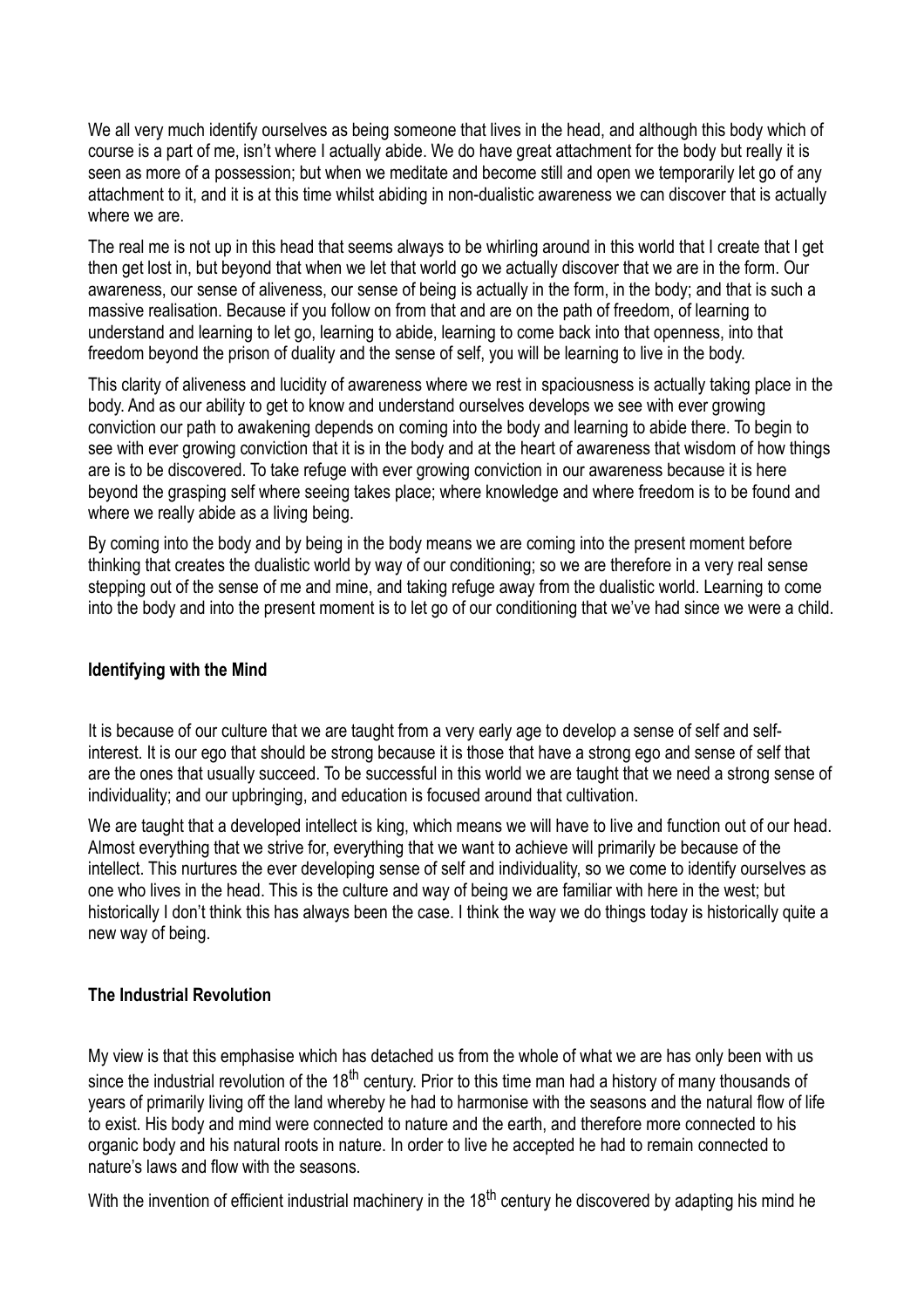could become more prosperous and so began to turn his back on his natural roots and connection with nature. This revolution became complete when it spread like wildfire throughout Europe as it transformed the family and the social structure, and even the very way we thought as individuals. This new mind therefore was not the mind of the Buddha's era or indeed was ever present throughout the entire history of Buddhism as it developed. The mind at the foundation of the development of Dharma was then very different from our new found western conditioning and instead a mind that was more integrated with the body, grounded and harmoniously connected with nature. Not a mind so conditioned that it became so disconnected from any sense of wholeness and estranged from the body.

Historically those that practiced the Dharma were without doubt more integrated and in touch with their body. Because of the shift in our consciousness at this time of great change in us westerners we have become conditioned to live much more in our heads and have taken this as being the natural way of living.

Eastern practitioners have always practised coming from the body and because of that have been grounded and not having this strong sense of an individual that living out of the head promotes. Not having such a strong sense of a separate self-identity and self-interest; but rather the willingness to abide in the more natural environment with a more natural sense of community. Now the teachings have come to the west and we've picked them up, but have missed the very foundation of where the Dharma is to be fundamentally practiced.

### **Living in Our Head**

We live in our head, we know nothing else but our head. We pick up the teachings and take them straight to our intellect. But by doing so we are taking them into the realm of delusion, of a deluded self divorced from any sense of reality that has no substance, only dream like creations that become the world. We take these profound teachings into that realm and wonder why over so much time we never realise freedom, never realise liberation.

We never realise freedom and liberation because we by-pass the most fundamental aspect of our nature and by by-passing the fundamental reality of where the Dharma is actually to be found and cultivated. Not just the Dharma but even the place where ignorance and the whole world that ignorance creates is to be pondered and understood, so also becoming the path of insight. So even the unfolding of wisdom does not take place in the head; we think that it does because we cannot imagine anything else. We've lived in the head, we've developed our life and our world though our thinking faculty. Now we've come to the Dharma we have the exact same attitude that even the truth is something we can create if we just think about it long enough, if we can somehow just work it out or if we study enough. We're going to work it all out and were going to become free and we're going to become enlightened. This error is a fundamental error that most of us in the west have made, but I believe we are now just beginning to wake up to this basic misunderstanding.

I would like to refer you to three short articles by an American who is a Tibetan scholar and teacher called Reginald Ray. I don't often recommend reading but I thoroughly recommend that you read his three short teachings entitled '*Three Articles on the Body'*, because they will show you how since the beginning of Buddhism every practitioner has taken for granted that practice comes from within the body, because that is where they've always been. To learn live in the body, and to cultivate the path in the body is just the way it is.

Reginald Ray thinks our alienation from the body goes back still further to early Christianity and although he is far more detailed and articulate than me on this topic we at least agree that western man has lost his basic natural integration of mind and body that make our western approach to Dharma highly questionable. I think his articles are so valuable that I've copied them to the Dharmamind Buddhist Group website. If you go to the website and then to the readings section, you will find them (or click here,

<http://www.dharmamind.net/teachings/RR.html>). I recommend them because they are so valuable and so revolutionary for us people that we really must learn to awaken to these fundamentals in order to discover the Dharma.

To learn how to practice correctly is to come into the body and to turn away from this fascination, this delusion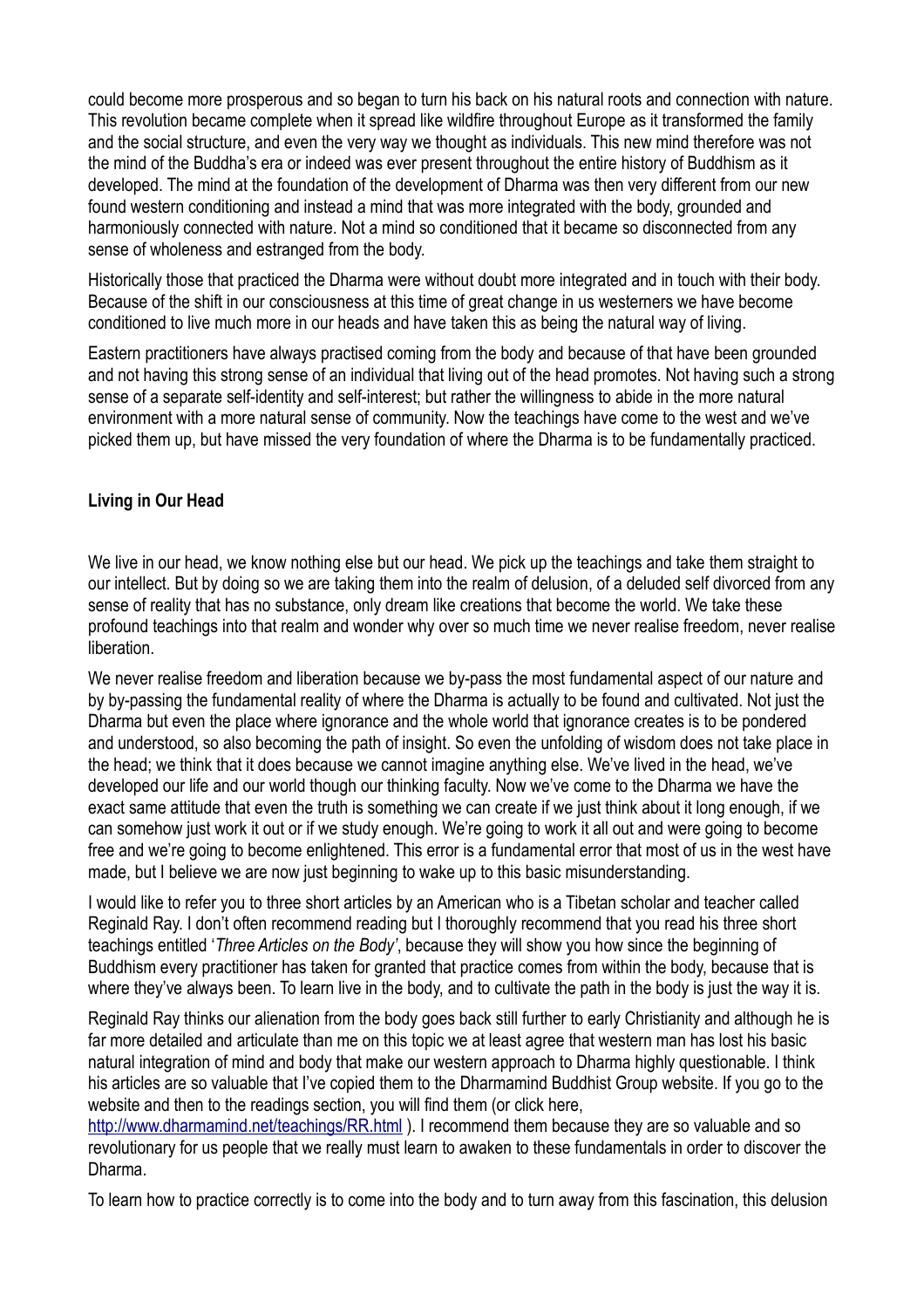that somehow the head is going to get us out of trouble, while in truth it is the head that gets us into trouble in the first place; and to imagine that the thing that got us into trouble is going to get us out of trouble is akin to trying to pull yourself up off the ground by pulling on your boot laces – it can't be done but that's exactly what we try to do. We are pulling on our boot laces and trying to get ourselves off the ground by living in our head; by thinking that liberation is to be found just there if only I can work it out. We are so profoundly conditioned in this way, and we need to wake up.

We will certainly come into the form when we are truly still and spacious, truly empty of thoughts and mental pictures, we will be in our body. When you are truly aware you will go beyond that sense of duality and be at one with the environment, in samadhi and intimate with your body. You will have left the immaterial deluded world behind and returned to your body and begin to uncover the profound secrets that have always be there.

When we abide in our awareness unsullied by any thoughts or mental pictures we are in our body, whole and complete and abiding in this present moment before the world comes into being. This is awakening or waking up, and is the essence of practise.

How strange and mysterious this may sound but we're actually in our body at this time and beginning to taste our ground of being and where we truly are. It's in that ground of being that nirvana and all wisdom is to be found and where release from suffering becomes possible.

## **Engaged Meditation**

So when you engage in your walking meditation today just be aware that you're walking; not caught up in the chattering world of thinking about the next meditation period or thinking "I wonder what we're going to have for dinner tonight", or what you're going to do when you get home at the end of the week. Come back into your body and awareness and as the Satipatthana sutra tells us "When you walk, know you are walking"; that's all, there's nothing else. When you walk know you're walking in the same way when you sit know you're sitting. Have that clear empty mind with no distraction, only awareness. When you're in awareness you are in your body so at that time when you are sitting, that's all there is. When you walk, that's all there is, when you get off your cushion and stand, know you're getting off your cushion and standing, that's all there is. This is called living in your body so it is not something mysterious, it is actually very concrete and doable, just like tasting the ice cream, when in that moment before thinking the experience fills the entire universe.

When you're drinking a cup of tea, know you're drinking a cup of tea. When you're talking to somebody, know you're talking to somebody. Be alive to yourself, know yourself, see yourself, be aware of yourself: this is to be with your mirror-like awareness and living in the body. Not doing something and then at the same time being lost somewhere in thought and having no awareness of what you are actually doing.

But if we're honest isn't being distracted our experience most of the time?

When you walk down the road and get to the other end don't you suddenly realise "gosh, I've just walked down that road and I have absolutely no recollection of the experience. I've no recollection of the environment, of the smells, of the sounds, of just the experience of walking because I've been captured by my thinking and locked up in my head", isn't this so often our experience?

So habitually caught by our mind that we've given so much attention to over the years with education and the development of a strong sense of self and disconnectedness from the body and what we really are; but don't imagine you can apply this one-sidedness to the cultivating and understanding of the Dharma. The Dharma will never be found in the cultivated mind that gives shelter to the self, but only found where it has its home, and that is in the body.

#### **The Dharma Mind**